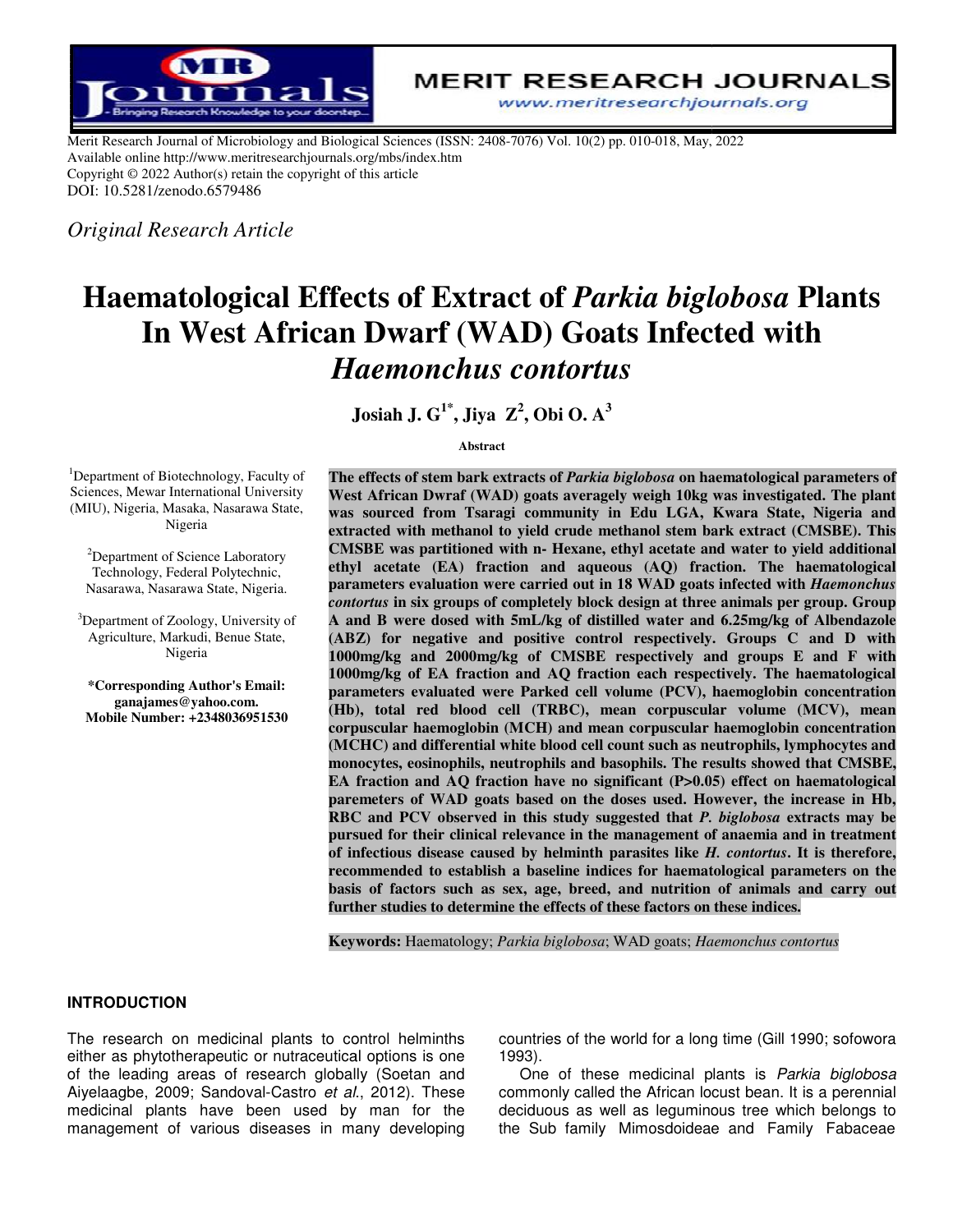(formerly Leguminosae) (Burkhill, 1995). It is a multipurpose tree of West Africa and is used for medicinal and nutritional purposes (Sabiti and Cobbina, 1992; Mertz et al., 2001). It has been used in treating different types of diseases such as pneumonia, diarrhoea, ulcers, malaria and as anti-snake venom (Asuzu and Harvey, 2003; Agunu et al., 2005).

However, when animals are exposed to the metabolites of these medicinal plants, there is always a reflector in the haematological parameters of these animals. Haematological parameters, which consist of red blood cells, white blood cells or leucocytes, mean corpuscular haemoglobin, mean corpuscular volume, and mean corpuscular haemoglobin concentration are valuable in monitoring feed toxicity especially with feed constituents that affect the blood as well as the health status of farm animals (Oyawoye and Ogunkunle, 2004).

Assessment of these haematological parameters can be used to determine the extent of deleterious effect of foreign compounds including plant extracts on the blood. Reference ranges of haematological parameters can be useful for the evaluation of the state of health in specimens of the species as well as diagnostics and prevention of diseases (Tomenendalova et al., 2014). According to Olafedehan et al. (2010), examining blood for their constituents can provide important information for the diagnosis and prognosis of diseases in animals. Little or nothing has been known regarding the effect of Parkia biglobosa on haematological parameters of West African dwarf (WAD) goats. It is therefore important to establish a baseline indice for haematological parameters of WAD goats dosed with P. biglobosa extract and on this basis carry out further studies to determine the effects of these changes if there are, for possible administration or withdrawal, in the management of anaemia in WAD goats.

## **MATERIALS AND METHODS**

### **Study Area**

The study was conducted in Biological garden of Centre for Preliminary and Extra-Mural Studies (CPES), Federal University of Technology, Minna, Niger State, Nigeria. Minna is located at the global positioning system (gps) coordinates of 9° 35' 0.7980'' N and 6° 32' 46.7376'' E. The climate of Minna is characterised by a tropical climate with two main seasons; a dry season (November to March) and a rainy season (April to October). The temperature is uniformly high throughout the year reaching the peaks of  $40^{\circ}$ C (February-March) and  $30^{\circ}$ C (November - December). These climatic characteristics favour the rearing of poultry, sheep and goats in the area. Most of the breeds of goats in Niger State are West African dwarf and Red Sokoto.

## **Sample Collection, preparation and extraction**

The fresh stem bark of P. biglobosa were collected during the dry season in 2016 at Tsaragi community in Edu Local Government Area of Kwara State, Nigeria. This plant sample was taken to the Department of Botany, Ahmadu Bello University Zaria, Kaduna State, Nigeria, where identification was made and a Voucher number ABU/7064 was given and deposited in the herbarium in the same Department for reference purposes.

The preparation of plant samples were done by washing with water and air dried in the shade, at room temperature for one month and thereafter crushed into powder form. These were stored in air tight container for later use as described by Soetan et al. (2011) and Meraiyebu et al. (2013).

Methanol extraction was done using the method of Builder et al. (2012) and method of Emmanuel et al., 2013 was used for solvent partitioning of crude methanol stem bark extract (CMSBE) of P. biglobosa. The solution (CMSBE of P. biglobosa) was partitioned with n- Hexane in equal volume in a separating funnel to yield n- Hexane and Aqueous (AQ) portions. Lastly, the aqueous portion was further partitioned with Ethyl acetate (EA) in equal volume also, to obtain a final Ethyl acetate (EA) and Aqueous (AQ) fractions (Figure 1 and 2). In each partitioning step, the mixtures were vigorously shaken to re-suspend the particles. Impurities were pooled together in a separate beaker and discarded. The different portions collected in separate conical flasks were again concentrated to residue over the water bath at 65 ºC and weighed to determine percentage yield in terms of the mass of the Crude Methanol extract (CME). The different fractions of stem bark extracts of P. biglobosa were packed in clean air-tight glass bottles and stored in the refrigerator at  $4^{\circ}$ C until used. Figure 1,2

### **Experimental Animals**

A total number of eighteen (18) apparently healthy of WAD goats were purchased from small scale farmers in Niger state, Nigeria. These goats have an average weight of 10 kg of both sexes (males and females) with homogeneous characteristics. The infections of these goats were confirmed using the methods of Soulsby, 1986 and Hansen and Perry, 1994 in the Biology Laboratory II in the Department of Animal Biology, Federal University of Technology, Minna in collaboration with Niger State Veterinary Hospital Minna, Nigeria. After confirmation, any animal with gastrointestinal infection and ectoparasites were dewormed and then immunized with *pestes des petit* (PPR) vaccine purchased from the Nigerian Veterinary Research Institute Vom, Plateau State, Nigeria.

These animals were provided with standard diet (fed with cured, cut and carry forage supplemented with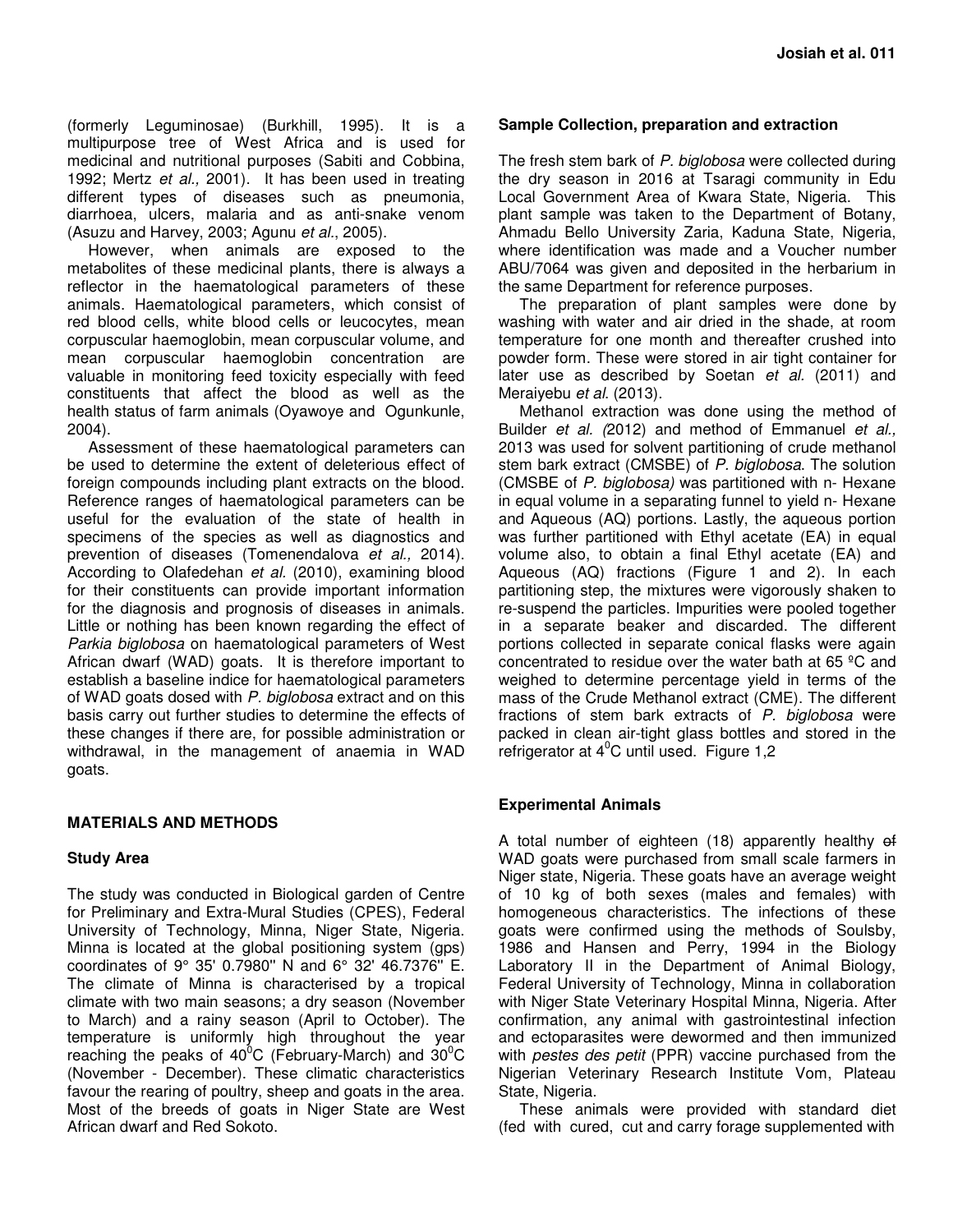

Solid CMSBE of *P. biglobosa (*weight /gram*)* 

Figure 1. Flow Chart of Solvent Partitioning of CMSBE of P. biglobosa



**Figure 2.** Solvent Partitioning: Ethyl Acetate and Aqueous Layers Separated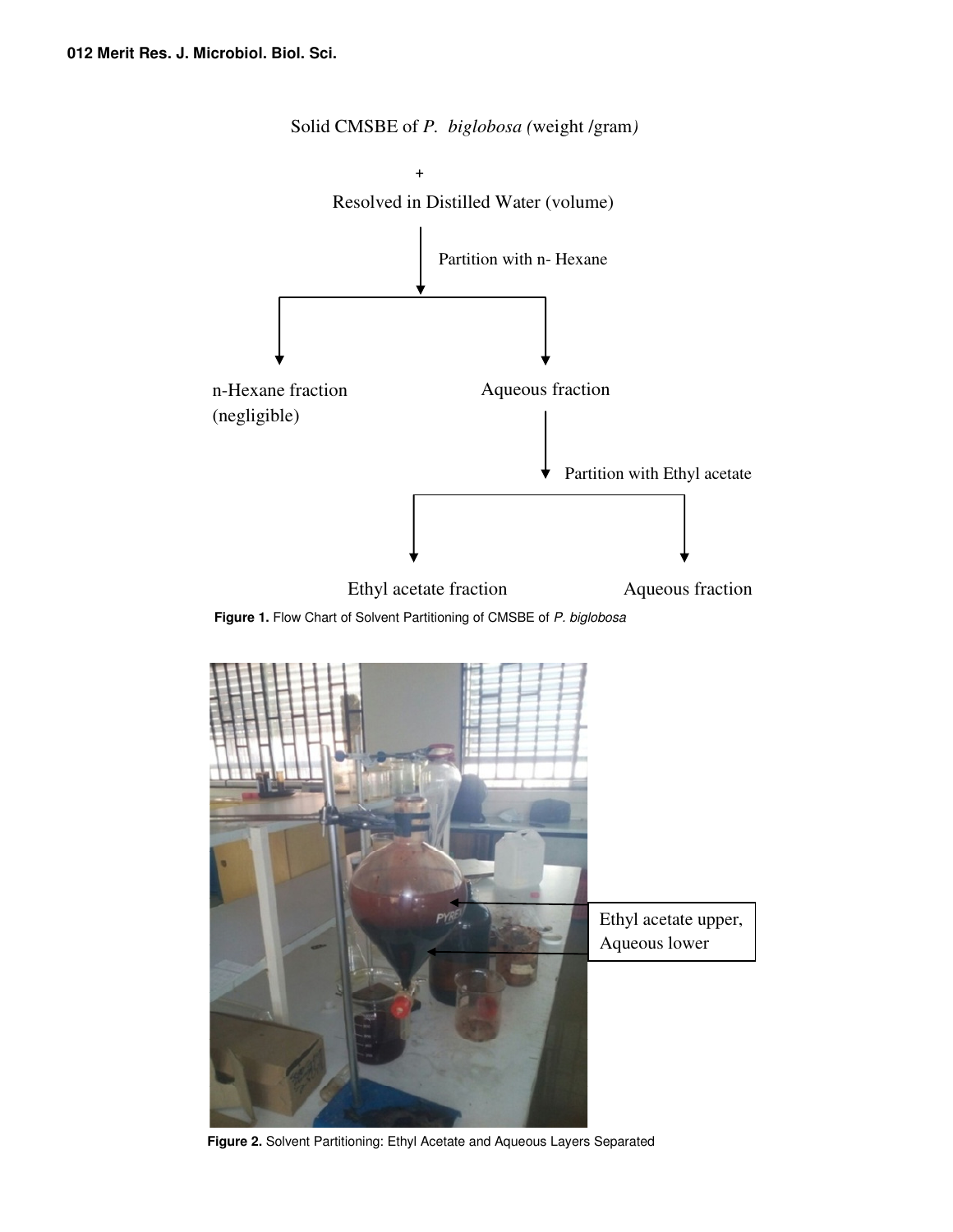

**Figure 3.** Photograph of Experimental West African Dwarf (WAD) Goats Housed in Pens Constructed in Biological Garden FUT, Minna

maize offal, groundnut hay, yam peeled, beans husk, salt lick) and water ad libitum after maintaining them in cleaned and fumigated concrete-floored pens constructed in Biological garden of Centre for Preliminary and Extralmural Studies, (CPES) FUT, Minna (Figure 3). These animals were observed daily throughout the experimental work which lasted for 8 weeks. The study conducted was in accordance with the ethical rules on animal experimentation as approved by the Ethical Committee of the Department of Animal Biology FUT, Minna. These animals were acclimatized for two weeks before the commencement of the study (Anaeto et al., 2009; Builders et al., 2012). Figure 3

## **Recovery of infective Larvae (L3) of H. contortus for WAD goats infection**

Infective larvae of H. contortus were obtained from abomasums purchased from goats slaughtered in Minna Abattoir and transported to the Biology Laboratory II in the Department of Animal Biology, Federal University of Technology, Minna, Nigeria, in a cooler with ice block and then washed immediately. Female worms were separated from male worms by their large size and presence of vulva flap. The crushing to rupture the uteri of female worms to release their eggs and culturing to

recover the larvae  $(L_3)$  was done using the method of Van Wyk et al. (2004) and Makun et al. (2008). The harvested larvae were stored in water at 4 °C. Thereafter, WAD goats were dosed accordingly.

#### **Experimental infection and grouping of WAD goats to assess the effects of plant extract on haematological parameters**

To evaluate the effect of P. biglobosa extract on WAD goat haematological parameters, each Animal was dosed with a 5 ml aliquot of the  $L_3$  of H. contortus parasites solution estimating a dose of 2500 larvae per animal using syringe. The methods of Makun et al. (2008); Chiejina et al. (2010) and Lucas and Amaechi (2015) were used. Twenty one days after experimental infection, faecal samples were taken to determine the faecal egg count to ensure that these animals were infected with H. contortus. Animals were then assigned to experimental groups for treatment as described by Epplin *et al.* (2015). The Experimental animals were divided into six treatment groups (A, B, C, D, E and F) of three animals each on day zero. The grouping was done using complete randomized design (CRD), taking into consideration their live weight (Anaeto et al., 2009; Builders et al., 2012). The six groups were assigned to different doses of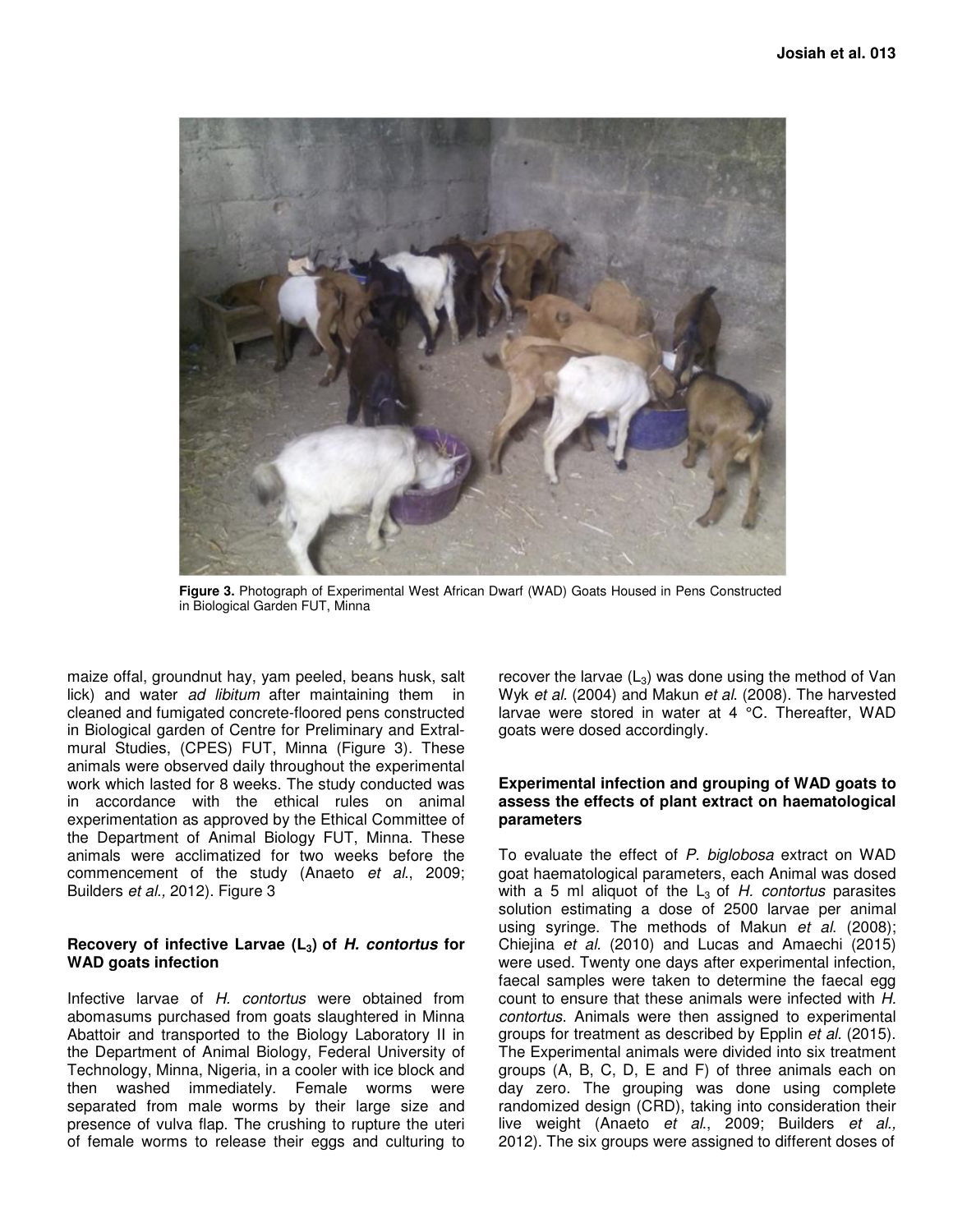**Table 1.** Dosage of Albendazole (ABZ) and Extracts Administration to WAD Goats

| Group | <b>Extract</b>        | <b>Dosage</b>        |  |
|-------|-----------------------|----------------------|--|
|       | Distilled water       | 5 ml/kg              |  |
| в     | Albendazole           | $6.25 \text{ mg/kg}$ |  |
|       | CMSBE of P. biglobosa | 1000 mg/kg           |  |
|       |                       | 2000 mg/kg           |  |
|       | EA fraction           | 1000 mg/ kg          |  |
|       | AQ fraction           | 1000 mg/ kg          |  |

**Key:** CMSBE- crude methanol stem bark extract; EA- Ethyl acetate fraction; AQ- Aqueous fraction

**Table 2.** Changes in Erythrocyte Parameters of Infected WAD Goats dosed with CMSBE, EA Portion and AQ Portion of P. biglobosa and Standard Drug (Albendazole)

| <b>Erythrocyte Parameters</b>         | Group                   | <b>Baseline</b>     | 5th                           | 10th                 | 15th                |
|---------------------------------------|-------------------------|---------------------|-------------------------------|----------------------|---------------------|
| <b>PCV (%)</b>                        | Α                       | 25.67±0.33          | 26.33±0.33                    | 27.33±0.67           | 28.00±0.00          |
|                                       | B                       | 31.67±2.85          | 30.33±1.67                    | 30.67±1.33           | 32.00±0.58          |
|                                       | C                       | 32.33±3.84          | 30.67±2.19                    | 30.00±1.53           | 30.33±1.20          |
|                                       | $\overline{D}$          | 26.00±2.08          | 29.00±0.58                    | 30.33±0.33           | 32.00±0.58          |
|                                       | Ē                       | 30.33±2.73          | 32.33±2.19                    | 31.67±1.86           | 31.00±2.08          |
|                                       | F                       | 27.67±1.86          | 29.67±1.86                    | 30.67±1.33           | 30.67±0.33          |
| Hb (g/dl)                             | A                       | $6.53 \pm 1.07$     | $8.73 \pm 0.13^a$             | $9.30 \pm 0.00^{b}$  | $9.25 \pm 0.05^{6}$ |
|                                       | $\overline{B}$          | 10.50±0.95          | 10.06±0.53                    | $9.97 \pm 0.33$      | 10.73±0.43          |
|                                       | $\overline{\text{c}}$   | 10.73±1.27          | 10.16±0.72                    | $9.97 \pm 0.52$      | 10.26±0.66          |
|                                       | $\overline{D}$          | $8.63 \pm 0.71$     | $9.43 \pm 0.30$               | 10.10±0.10           | 10.63±0.20          |
|                                       | Ē                       | 10.06±0.90          | 10.73±0.72                    | 10.53±0.62           | 10.47±0.64          |
|                                       | F                       | $9.20 \pm 0.61$     | $9.83 \pm 0.62$               | 10.06±0.39           | 10.17±0.09          |
| T <sub>ABC</sub> (10 <sup>9</sup> /I) | A                       | $3.33 \pm 0.33^{a}$ | $3.00 \pm 0.00^a$             | $4.00 \pm 0.00^b$    | $4.00 \pm 0.00^b$   |
|                                       | $\overline{B}$          | $3.33 \pm 0.67$     | $3.33 \pm 0.33$               | $3.67 \pm 0.33$      | 4.67±0.33           |
|                                       | $\overline{\text{c}}$   | $5.33 \pm 0.67$     | 3.67±0.67                     | $4.33 \pm 0.88$      | 4.67±0.33           |
|                                       | D                       | $3.00 \pm 0.58^a$   | $4.33 \pm 0.67$               | $5.00 \pm 0.58$      | $5.67 \pm 0.33^{b}$ |
|                                       | Ē                       | 4.67±0.33           | $3.33 \pm 0.33$               | 4.67±0.67            | $4.33 \pm 0.33$     |
|                                       | F                       | 4.67±0.33           | $4.00 \pm 0.58$               | $5.00 \pm 0.58$      | $5.00 \pm 0.00$     |
| <b>MCV (%)</b>                        | A                       | 38.67±1.76          | $39.00 \pm 1.73$ <sup>a</sup> | 38.67±1.76           | 41.50±0.50          |
|                                       | $\overline{B}$          | 42.00±0.58          | 45.00±0.58                    | 43.00±1.00           | 43.33±1.33          |
|                                       | $\overline{\text{c}}$   | 42.33±0.88          | 42.33±0.33                    | 41.67±0.33           | 41.67±0.33          |
|                                       | $\overline{D}$          | 40.67±0.67          | 42.00±0.58                    | 42.33±0.33           | 43.33±1.33          |
|                                       | Ē                       | 41.00±0.58          | 41.67±0.88                    | 41.67±0.33           | 42.00±0.00          |
|                                       | F                       | 41.67±0.33          | 42.00±0.58                    | 42.00±0.00           | 41.67±0.33          |
| MCH(%)                                | A                       | $9.00 \pm 0.57^a$   | $11.67 \pm 0.33^{b}$          | $11.67 \pm 0.33^{b}$ | $11.50 \pm 0.50^6$  |
|                                       | $\overline{B}$          | 10.67±0.67          | 11.33±0.33                    | 12.00±0.00           | 11.67±0.33          |
|                                       | $\overline{\text{c}}$   | 11.67±0.33          | 11.33±0.33                    | 11.33±0.33           | 11.33±0.33          |
|                                       | D                       | 11.33±0.33          | 10.67±0.33                    | 12.00±0.00           | 11.67±0.33          |
|                                       | Ē                       | 11.33±0.33          | 11.00±0.00                    | 11.33±0.33           | 11.33±0.33          |
|                                       | F                       | 12.00±0.00          | 11.67±0.33                    | 11.33±0.33           | 11.33±0.33          |
| <b>MCHC (%)</b>                       | A                       | 29.33±1.76          | 34.33±1.67                    | 31.33±0.67           | 30.50±0.50          |
|                                       | $\overline{\mathsf{B}}$ | 31.33±0.33          | 33.00±1.53                    | 36.33±2.60           | 36.67±2.91          |
|                                       | $\overline{C}$          | 32.67±0.67          | 33.00±1.53                    | 33.33±1.33           | 33.00±1.53          |
|                                       | $\overline{\mathsf{D}}$ | 31.33±0.33          | 37.67±2.73                    | 34.33±1.67           | 34.67±1.33          |
|                                       | Ē                       | 31.00±0.00          | 33.67±1.20                    | 33.67±1.67           | 33.33±1.33          |
|                                       | F                       | 32.00±0.00          | 33.67±2.73                    | 33.00±1.53           | 33.33±1.33          |

Each value is mean±SEM for three goats in each group. The mean for each parameter with different superscript alphabet in the same row are statistically significant different (P<0.05)

extracts as shown in Table 1 below. Blood samples were collected every  $5<sup>th</sup>$  day for 16 days from the jugular vein of each goat into a bottle with EDTA using a 5 ml

disposable syringe to determine haematological parameters. The administration plant extract was done orally by gavage using the method of Lorke (1983). The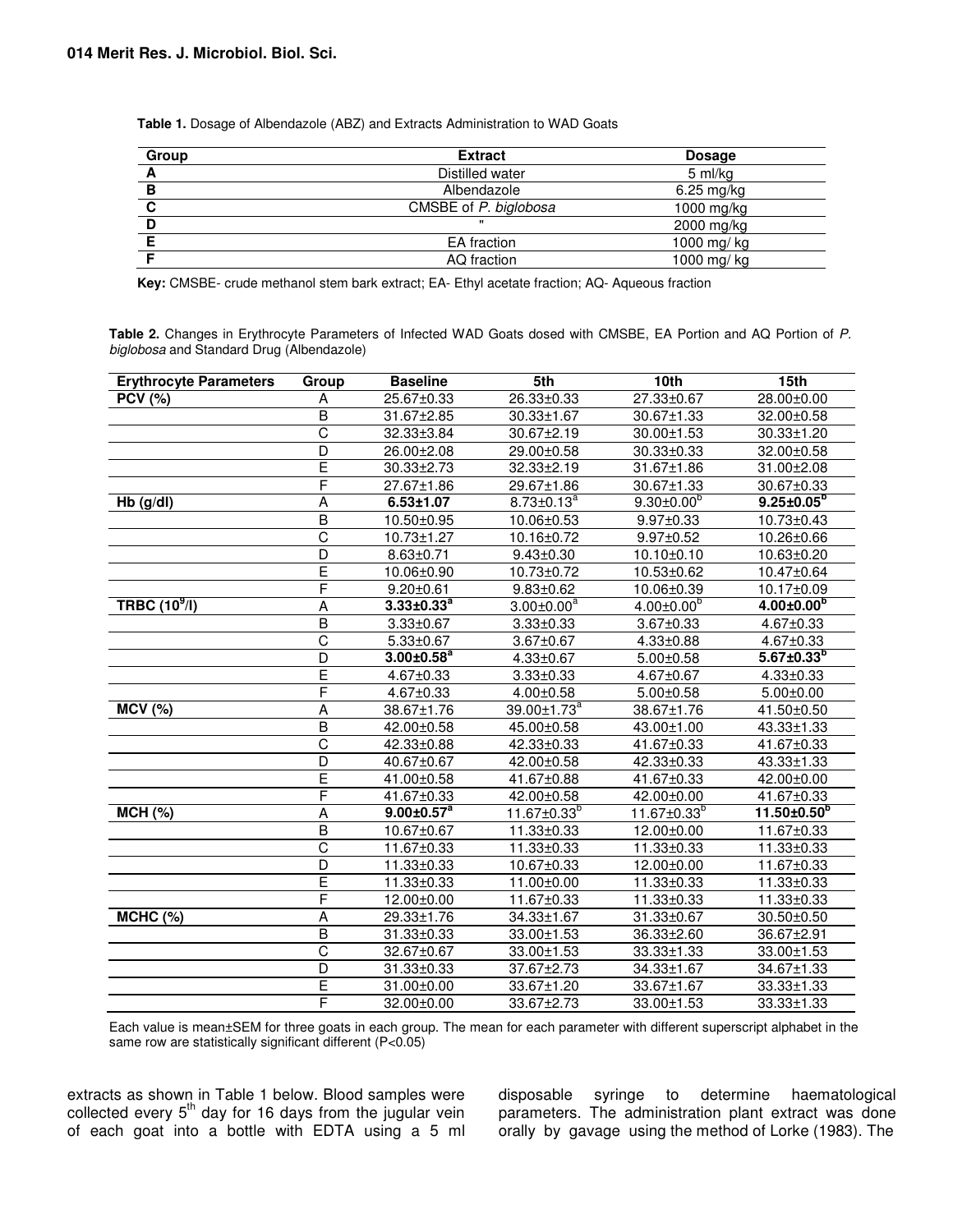| <b>WBC Parameters</b> | Group                   | <b>Baseline</b>              | 5th             | 10th            | 15 <sub>th</sub>               |
|-----------------------|-------------------------|------------------------------|-----------------|-----------------|--------------------------------|
| TWBC $10^9$ /I        | А                       | $2.00 + 0.00$                | $2.33 \pm 0.33$ | $2.33 + 0.33$   | $2.50 \pm 0.50$                |
|                       | $\overline{B}$          | $3.33 \pm 0.33^{a}$          | $2.67 \pm 0.33$ | $2.00 \pm 0.00$ | $2.00 \pm 0.00$ <sup>b</sup>   |
|                       | C                       | $3.67 \pm 0.00^a$            | $2.67 \pm 0.33$ | 2.67±0.33       | $2.33\pm0.33^{b}$              |
|                       | D                       | $2.67 \pm 0.33$              | $2.67 \pm 0.33$ | 2.67±0.33       | $3.00 + 0.00$                  |
|                       | Ē                       | $3.33 \pm 0.33^a$            | $2.00 + 0.00$   | $2.33 \pm 0.33$ | $2.00 \pm 0.00^{6}$            |
|                       | F                       | $3.67 \pm 0.33^a$            | $2.67 + 0.33$   | $2.67 \pm 0.33$ | $2.33 \pm 0.33^{b}$            |
| Neutrophils (%)       | A                       | $2.00 \pm 0.00^a$            | $3.00 \pm 0.00$ | $3.00 \pm 0.00$ | $3.00 \pm 0.00$                |
|                       | $\overline{\mathsf{B}}$ | $2.67 \pm 0.33$              | $3.00 \pm 0.00$ | $3.00 \pm 0.00$ | $3.00 \pm 0.00$                |
|                       | $\overline{\text{c}}$   | $4.33 \pm 0.33^{b}$          | $3.00 + 0.00$   | $3.00 + 0.00$   | $3.00 \pm 0.00$                |
|                       | $\overline{D}$          | $2.67 \pm 0.67$              | 2.67±0.33       | $3.00 \pm 0.00$ | $3.00 \pm 0.00$                |
|                       | Ē                       | $3.67 \pm 0.33$              | $3.00 \pm 0.00$ | $3.00 \pm 0.00$ | $2.67 + 0.33$                  |
|                       | F                       | $4.00 \pm 0.00$ <sup>b</sup> | $3.00 \pm 0.00$ | $3.33 \pm 0.33$ | $3.00 \pm 0.00$                |
| Lymphocyte (%)        | A                       | 36.67±2.91                   | 39.67±2.03      | 40.00±1.16      | 41.00±0.00                     |
|                       | B                       | 41.33±0.33                   | 43.67±1.20      | 42.33±0.33      | 43.00±0.00                     |
|                       | C                       | 42.67±0.33                   | 42.33±0.33      | 42.00±0.58      | 43.00±1.00                     |
|                       | D                       | 40.67±0.67                   | 43.67±0.88      | 43.67±0.88      | 45.67±1.76                     |
|                       | Ē                       | 41.33±0.67                   | 42.67±0.33      | 43.00±1.00      | 42.67±1.20                     |
|                       | F                       | 42.00±0.00                   | 42.67±0.88      | 43.33±0.88      | 43.67±1.20                     |
| Monocytes (%)         | Α                       | $0.67 + 0.33$                | $1.33 \pm 0.33$ | $2.00 \pm 0.00$ | $1.50 + 0.50$                  |
|                       | $\overline{\mathsf{B}}$ | $1.00 \pm 0.00$              | $1.00 \pm 0.00$ | 1.67±0.33       | $2.00 \pm 0.00$                |
|                       | Ć                       | $1.00 + 0.00$                | $1.33 + 0.33$   | $1.67 + 0.33$   | $1.67 + 0.33$                  |
|                       | D                       | $2.00 + 0.00$                | 1.67±0.33       | $2.00 \pm 0.00$ | $2.33 \pm 0.33$                |
|                       | E                       | $2.00 \pm 0.00$              | $2.00 \pm 0.00$ | $2.00 \pm 0.00$ | $1.33 + 0.33$                  |
|                       | F                       | 1.67±0.33                    | $2.00 \pm 0.00$ | $1.67 \pm 0.33$ | $2.33 \pm 0.33$                |
| Eosinophils (%)       | Α                       | $0.00 \pm 0.00^a$            | $0.67 + 0.33$   | $1.33 \pm 0.33$ | $1.00 \pm 0.00^{p}$            |
|                       | $\overline{B}$          | $0.00 \pm 0.00$ <sup>a</sup> | $1.00 + 0.00$   | $1.00 \pm 0.00$ | $1.00 \pm 0.00$ <sup>b</sup>   |
|                       | $\overline{\text{c}}$   | $0.67 + 0.33$                | $1.00 \pm 0.00$ | $1.00 \pm 0.00$ | $0.67 + 0.33$                  |
|                       | D                       | $1.00 \pm 0.00$ <sup>b</sup> | $0.67 + 0.33$   | $1.00 + 0.00$   | $1.33 + 0.33$                  |
|                       | E                       | $1.00 + 0.00$                | $1.00 \pm 0.00$ | $1.00 \pm 0.00$ | $0.67 + 0.67$                  |
|                       | F                       | $1.33 \pm 0.33$              | $0.67 \pm 0.33$ | $1.00 \pm 0.00$ | $1.33 \pm 0.33$                |
| Basophils (%)         | A                       | $0.00 + 0.00$                | $0.00 \pm 0.00$ | $0.00 \pm 0.00$ | $0.00 \pm 0.00^{\overline{a}}$ |
|                       | $\overline{B}$          | $0.00 + 0.00$                | $0.00 \pm 0.00$ | $0.00 + 0.00$   | $0.00 \pm 0.00^a$              |
|                       | $\overline{C}$          | $0.00 + 0.00$                | $0.00 + 0.00$   | $0.00 + 0.00$   | $0.00 \pm 0.00^a$              |
|                       | D                       | $0.00 \pm 0.00^a$            | $0.00 \pm 0.00$ | $0.00 \pm 0.00$ | $0.33\pm0.33^{b}$              |

**Table 3.** Changes in White Blood Cell and its Differential Count of Infected WAD Goats Treated with CMSBE, EA Portion and AQ Portion of P. biglobosa and Standard Drug (Albendazole)

Each value is mean±SEM for three goats in each group. The mean for each parameter with different superscript alphabet in the same row are statistically significant different (P<0.05).

E **0.00±0.00<sup>a</sup>**

F **0.00±0.00<sup>a</sup>**

dosage of animals in positive control group (B) was once while in group C, D, E and F lasted for three consecutive days. Table 1

### **Data Analysis**

The data collected were expressed as mean± standard deviation of the observation which were further subjected to t- test and one way analysis of variance (ANOVA) followed by Turkey's post hoc test where necessary. Value of P< 0.05 was considered significant. GraphPad Instat version 3.05 Windows from Graphpad Software (2000), San Diego, California USA (www.graphpad.com) was used to analyze the data.

#### **RESULTS**

The effects of CMSBE, EA and AQ portions of P. biglobosa administered orally for 3 consecutive days on haematological parameters of WAD goats are shown in Table 2. There was no significant difference (P>0.05) in Parked cell volume (PCV), haemoglobin concentration (Hb), total red blood cell (TRBC), mean corpuscular volume (MCV), mean corpuscular haemoglobin (MCH) and mean corpuscular haemoglobin concentration (MCHC) in all groups administered with the extracts, except in total red blood cell in group D where significant (P<0.05) change was observed between the pre-dosage  $(Baseline)$  and  $15<sup>th</sup>$  day post-dosage. However, the mean corpuscular haemoglobin concentration (MCHC)

0.00±0.00 0.00±0.00 **0.67±0.33<sup>b</sup>**

0.00±0.00 0.00±0.00 **0.33±0.33<sup>b</sup>**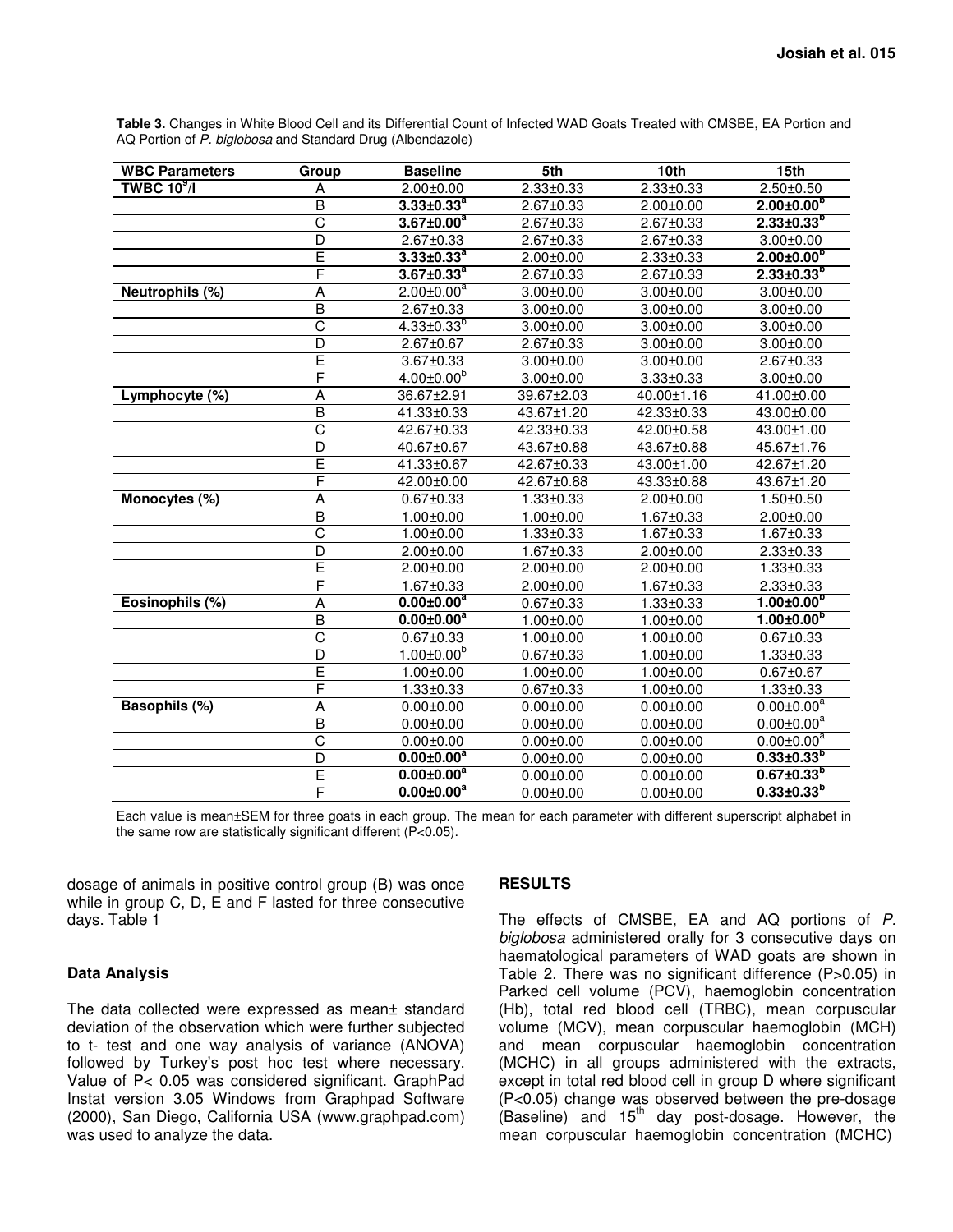increased in all the groups (group A, B, C, D, E and F).

The total white blood cell changed significantly (P<0.05) in group B, C, E and F between the pre-dosage (baseline) and 15 day post- dosage. Similarly, the differential white blood cell count such as neutrophils, lymphocytes and monocytes did not differ significantly (P> 0.05) between the baseline and after 15th day postdosage among the groups administered with the extracts (Table 3). Conversely, eosinophils level in group A and B and basophils level in group D, E and F differ significantly (P <0.05) while eosinophils level among group C, D, E and F and group A, B and C for basophils levels did not show any significant change (P>0.05) between baseline and 15th day post- dosage (Table 3).

## **DISCUSSION**

Haematological parameters comparison could serve as baseline information for nutrient deficiency, physiology and health status of farm animals (Daramola et al., 2005). Research findings by Onyenyili et al. (1998) showed that the anaemia is as a result of haemolytic phenomenon and or inhibition of blood cell synthesis by active constituents of the extract and decrease in haematological parameters has been associated with anaemia. In this study, the active constituents of P. biglobosa did not cause lysis of blood cells and or inhibition in blood cells synthesis, since there was no reduction in hematological parameters. Haematological data obtained from the present study were within the normal range reported for apparently healthy WAD goats of the same age (Opara *et al.*, 2010).

The Packed cell volume (PCV) in this study ranged from  $25.67\pm0.33$  to  $32.33\pm3.84\%$  in all the groups dosed with P. biglobosa extracts. This result agreed with that of Tambuwal et al (2002) who obtained the Parked cell volume (PCV) to be  $25.7 \pm 3.1\%$  for Red Sokoto goats. This also falls within the range of 21-35% reported by Daramola et al. (2005) in apparent health WAD goats. The findings of this study support that PCV varies among breeds of goats. Increase in PCV values in this study may be attributed to increase in environmental temperature (Aye, 2012). High PCV haematocrit values indicate either an increase in the number of circulating RBC or reduction in circulating plasma volume (Kopp and Hetesa, 2000). Haematological traits especially PCV and Hb were correlated with nutritional status of the animal (Baneejee 2007). The higher PCV values observed in this study might likely be a sign of healthier goats.

The haemoglobin concentration (Hb) did not differ significantly (P>0.05) among the P. biglobosa extracts administered group when compared to control. They were within the reference range of 8- 14 g/dl for goats (Sirois, 1995). The Hb concentration in this study fell within the range of high values obtained for Red Sokoto goats (Tambuwal et al., 2002). Though, higher than the

result of Shaikat et al. (2013) who reported the range of 3.6 - 6.6 g/dl of haemoglobin in goats. Similar values of Hb concentrations were reported by Bhatt et al. (2007), in kids and lambs fed with Prosopis leaves. West African Dwarf goats seem to possess relatively high Hb values, and this is an advantage in terms of the oxygen carrying capacity of the blood (Opara et al., 2010)

The value of TRBC is within the normal range and the values obtained agreed with the results of Njidda et al. (2013) on Kano Brown and Red sokoto breed of goats fed on natural grazing range land of Northern, Nigeria. The erythrocytic indices (MCV, MCH and MCHC) which are important in characterization of anaemia, did not significantly (P>0.05) differ in infected WAD goats dosed with extracts of P. biglobosa and were within the normal ranges (Merck and Dohme, 2015). The erythrocytic indices were quite similar with that of Njidda et al. (2013) on haematological parameters of goats of Semi Arid environment fed on natural grazing rangeland of Northern Nigeria.

The WBC parameters in this study were within the normal range of apparently healthy goats. There was no change in total WBC counts, neutrophils, lymphocytes, monocytes and eosinophils among the groups administered with extracts of P. biglobosa in comparison to control. The lower WBC counts recorded in the administered groups of extracts of  $P$  biglobosa in this study contradicted the report of Njidda et al. (2013) who reported high WBC counts in Kano brown and Red Sokoto breed of goats fed on natural grazing rangeland of Northern, Nigeria. The WBC differentials (lymphocytes and neutrophils) in comparable showed that the lymphocytes constituted the majority of the WBC counts and is higher than the neutrophils. In goats like other ruminants, there are more lymphocytes than neutrophils in circulation (Olusanya et al., 1976). Lymphocytes are the key elements in the production of immunity. Low levels can be seen in some bacterial infections, aplastic anaemia and in some forms of leukemia while high values can be observed in viral infection, and in some forms of leukemia. On the other hand, neutrophils were observed to be a very effective killing machine (Ganong, 2005). The neutrophils in this study were lower than the report of Njidda et al. (2013). The lymphocytes in this study was higher than that of Shaikat et al. (2013) who reported the range of 1.6 - 38% lymphocytes in goats but agreed with the report of Njidda et al. (2013) in Sokoto red breed of goats.

The values of eosinophils and monocytes were generally lower while basophils were not recorded except in groups D, E and F where 0.3 -0.6 % range of basophils were recorded during 15th day post treatment of the CMSBE, EA and AQ portions of P. biglobosa. The results of eosinophils, monocytes and basophils were quite similar to the results of Niidda et al. (2013).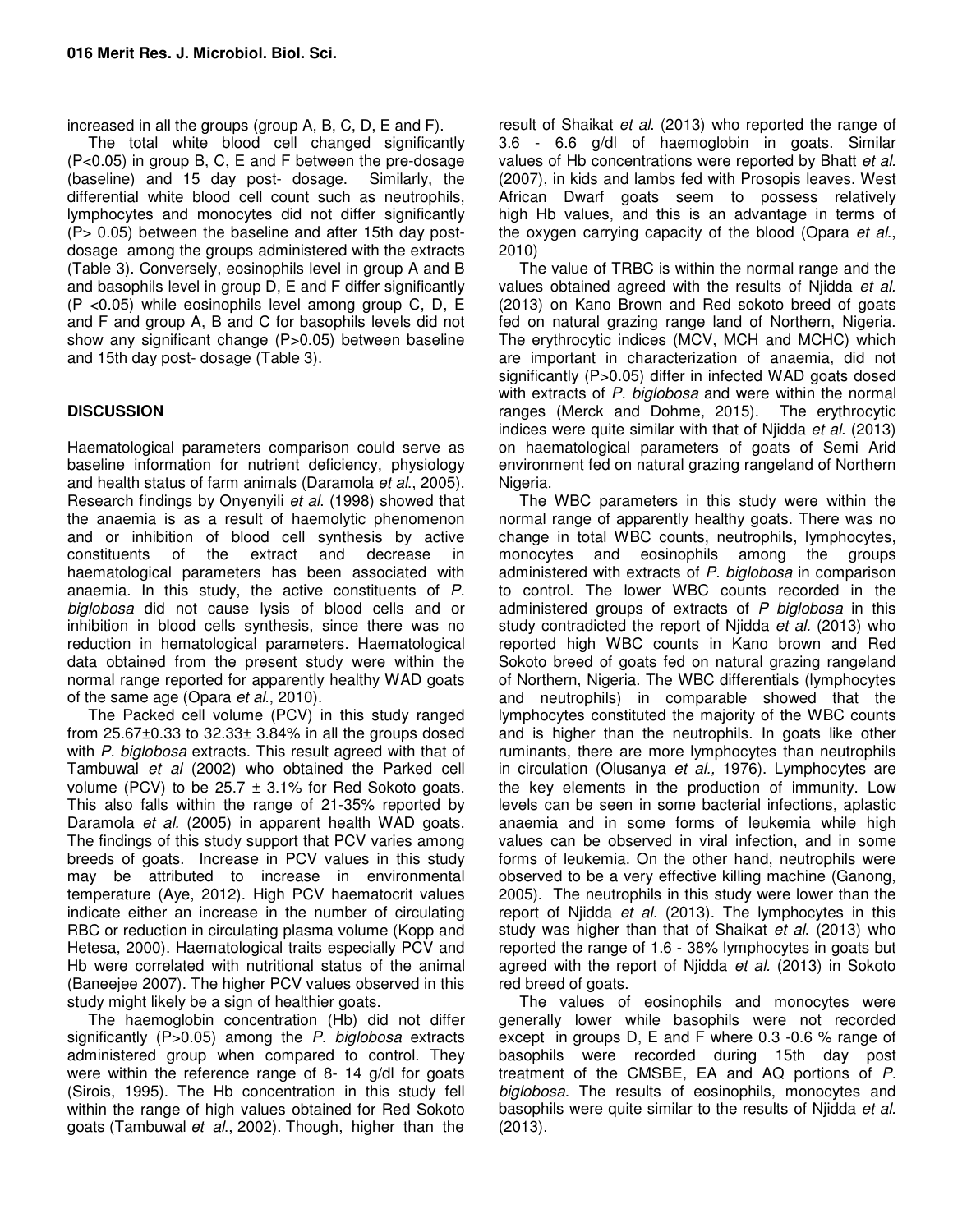#### **CONCLUSION**

The CMESB seemed to be blood friendly as none of these parameters (Parked cell volume haemoglobin concentration, total red blood cell, mean corpuscular volume, mean corpuscular haemoglobin, mean corpuscular haemoglobin concentration and total WBC counts as well as WBC differential counts) were altered during haematological, analyses.

These haematological parameters can be used to assess the health as well as the physiological status of farm animals under consideration. The increase in Hb, RBC and PCV observed in this study suggested that P. biglobosa extracts may be pursued for their clinical relevance in the management of anaemia and in treatment of infectious disease caused by helminth parasites like H. contortus. Moreover, it is recommended to establish a baseline indice for haematological parameters on the basis of factors such as sex, age, breed, and nutrition of animals and carry out further studies to determine the effects of these factors on these indices.

#### **ACKNOWLEDGEMENT**

The authors would like to appreciate the students of Etsu Aliyu Senior Secondary School Tsaragi for assistance in sourcing and pounding of stem bark of Parkia biglobosa plant. We are also thankful to laboratory technical staff of veterinary hospital Minna, Niger State, STEB –B centre for Biotechnology Laboratory, Federal University of Technology (FUT) Minna, and Biological Garden of Centre for Preliminary and Extral-Mural Studies, FUT, Minna for their technical supports.

**Conflict of Interest:** Authors declare no conflict of interest

### **AUTHORS' CONTRIBUTIONS**

Conceptualisation: Josiah JG., Jiya Z.; collecting data: Josiah JG., data analysis: Josiah JG; Obi OA; obtaining funding: Josiah JG, Obi OA, Jiya Z and writing manuscript: Josiah JG; Obi OA

**Financial Disclosure:** This research received no grant from any funding agency/sector.

#### **REFERENCES**

- Agunu A, Yusuf S, Andrew GO, Zezi AU, Abdulrahman EM (2005). Evaluation of five medicinal plants used in diarrhoea treatment in Nigeria. *J. Ethnopharmacol.* **101**(1-3) 27-30.
- Anaeto M, Tayo GO, Chioma GO, Afolabi AA (2009). Comparative study of Albendazole and Papaya seed in the control of

Gastrointestinal Nematodes in Goats. *J. Life and Phy. Sci. acta SATECH* **3(**1), 25 - 28.

- Asuzu IU, Harvey AL (2003). The anti-snake venom activities of *Parkia biglobosa* (Mimosaceae) stem bark extract. *Toxicol. J.* **42**  763-768.
- Aye PA (2012). Production of Gliricidia and Leucaena based multinutrient blocks as supplementary ruminant feed resource in South Western Nigeria. *Agric. Biol. J. North Ame.* **3**(5), 213-220.
- Baneejee GC (2007). A Textbook of Animal Husbandry, 8th Editionn. Published by *Raju Primlani for Oxford and IBJ publishing Co. PVT Ltd, New Delhi*. 1079
- Bhatt R, Vaithiyanathan S, Singh NP, Verma DL (2007).( Effect of feeding complete diet containing graded level of *Prosopis cineraria* leaves on feed intake, nutrient utilization and rumen fermentation in lambs and kids. *Small Rumininant Research* **67** 75- 83.
- Builders MI, Isichie CO, Aguiyi, JC (2012). Toxicity Studies of the Extracts of *Parkia biglobosa* Stem Bark in Rats. *Brit. J. Pharma. Res. 2(1) 1-16.*
- Burkhill HM (1995). *The Useful Plants of West Tropical Africa.* 2nd Edition, Volume 3. Families J.L. Royal Botanical Gardens, Kew, UK. 857 pp.
- Chiejina SN, Behnke JM, Musongong GA, Nnadi PA, Ngongeh LA (2010). Resistance and resilience of West African Dwarf goats of the Nigerian savanna zone exposed to experimental escalating primary and challenge infections with *Haemonchus contortus*. *J. Vet. Parasitol.* 171 81–90.
- Daramola JO, Adeloye AA, Fatoba TA, Soladoye AO (2005). Haematological and biochemical parameters of West African Dwarf goats. *Livestock Research for Rural Development, 17*(8), 95. Retrieved January 22, 2014, from http://www.lrrd.org/ lrrd17/8/dara17095.htm.
- Emmanuel OA, David AA, Olayinka AA, Mobolaji FA, Matthew OO, Anthony IO (2013). Preliminary Phytochemical Screening and Antibacterial Properties of Crude Stem Bark Extracts and Fractions of Parkia biglobosa (Jacq.) *Molecules* 1*8*(7) 8485-8499
- Epplin FM, Haankuku C, Horn GW (2015). Technical note: A method for assigning animals to treatment groups with unequal count per group that equalizes mean animal weight among groups. *J. Animal Sci.* 93(9) 4575- 4579.
- Ganong W F (2005). Review of Medical physilogy. 22 nd Edition McGraw-Hill Medical *Publication Asias,* 459 516-532.
- Gill G 1990 Practical management of diabetes in the tropics. *Practical Diab. Dig*., 1: 75 – 78.
- Hansen J, Perry B (1994). The Epidemiology, Diagnosis and control of Helminth parasites of ruminants. *International Livestock Center for Africa, Addis Ababa Ethiopis,* pp: 90-100.
- Kopp R, Hetesa J (2000). Changes of Haemotological Studies in adolescent breeding cocks. *Acta Veterinary. Brno* **69** 189-194.
- Lorke D 1983 A new approach to practical acute toxicity testing. *Arch. Toxicology* **54** *275-287*.
- Lucas AN and Amaechi O 2015 Comparative Response of the West African Dwarf Goats to Experimental Infections with Red Sokoto and West African Dwarf Goat Isolates of *Haemonchus contortus. J. Pathogens***,** Article ID 728210, 6 pp
- Makun HJ, Ajanusi OJ, Lakpini CAM, Ehoche OW and Rekwot PI 2008 Response of Red Sokoto and Sahelian Goats to Trickle *Haemonchus contortus* Infection. *J. Biol. Sci.* **8** *753-759.*
- Meraiyebu A, Olaniyan O, Abutu S, Dare J and Atsukwei D 2013 Hepatoprotective Effect of *Parkia Biglobosa* Stem Bark Methanolic Extract on Paracetamol Induced Liver Damage in Wistar Rats. *Ame. J.f Biomed. Life Sci.* **1(**4) 75-78.
- Merck S and Dohme C 2015 Veterinary Haematology, 6<sup>th</sup> Edition. *A subsidiary of Merck and Co., Inc., Kenilworth, N. J., U. S. A.*